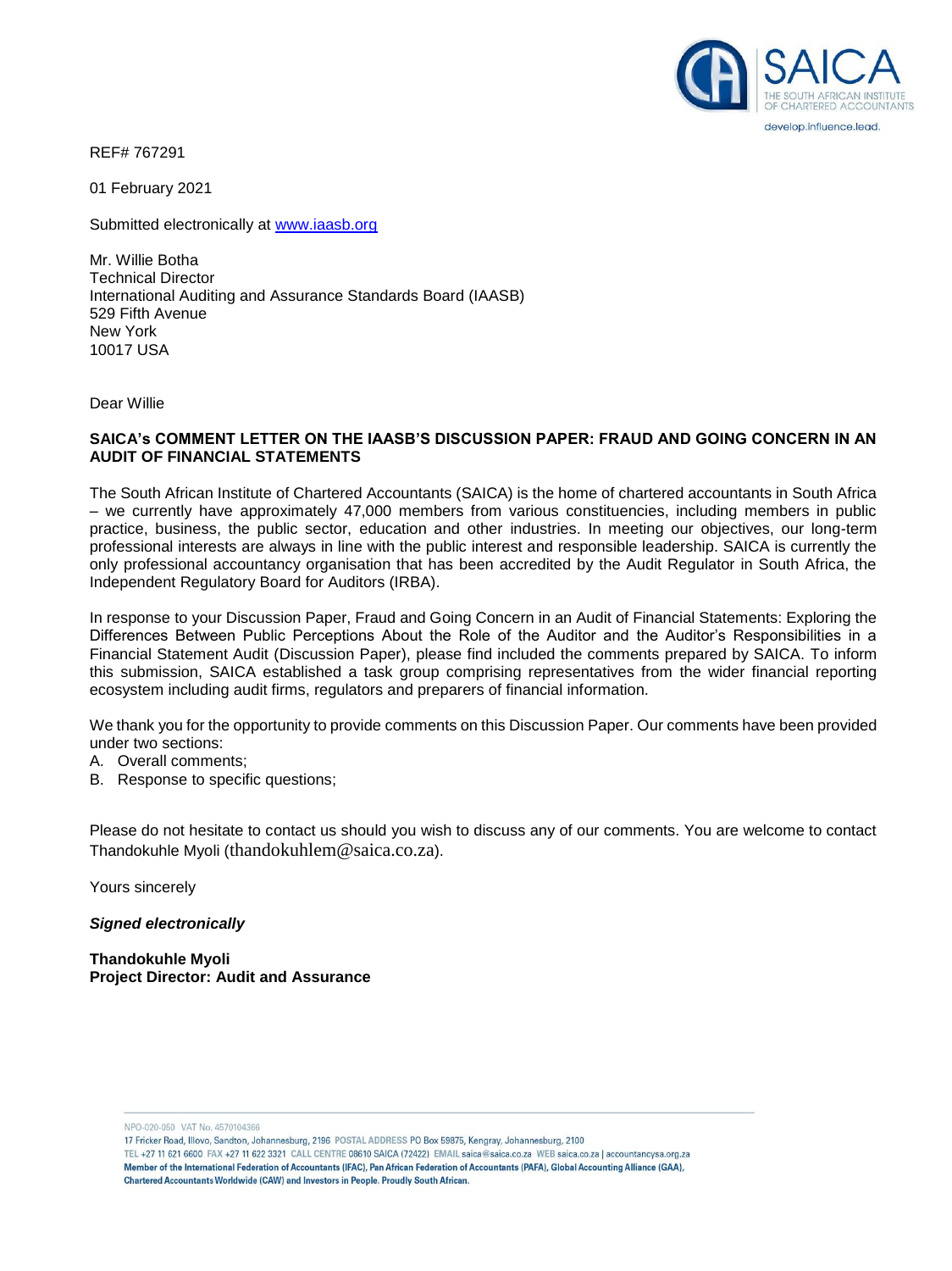## **A. Overall comments**

- 1. SAICA welcomes the efforts of the IAASB in issuing the Discussion Paper. Auditors of financial statements play a significant role in the operation and maintenance of the global capital markets and a well-functioning profession will promote investor confidence. There is a definite need to create dialogue in exploring the differences between public perception about the role and responsibilities of the auditor in a financial statement audit, with the view of clarifying need for change to ensure that the auditor continues to serve the needs and meet the expectations of the public.
- 2. Globally, there have been numerous corporate failures that have brought the role of the auditor under scrutiny. In South Africa, some of these corporate failures include Steinhoff, African Bank, Tongaat Hulett and EOH. These failures have devastating effects on investors and the public and have prompted the Department of National Treasury to announce their intention to establish a ministerial panel of independent experts to review practices in the auditing profession.
- 3. As highlighted in the Discussion Paper, when these corporate failures occur and the role of the auditor is questioned, the issue of the expectation gap, in particular as it relates to the role of the auditor in detecting fraud, often arises as a possible cause that needs to be addressed. Therefore, it is not surprising that the audit reform inquiries taking place throughout the world are placing significant emphasis on this matter. An example of this is evident in the Brydon Review in the United Kingdom, where one of the recommendations is for the auditing standards in that jurisdiction to make it clear that it is the obligation of an auditor to endeavour to detect material fraud in all reasonable ways.
- 4. It is evident that there is an urgent need to restore trust in the auditing profession and to regain the auditing profession's relevance and reputation. From a South African point of view, the decision was made to consolidate the audit reform agenda within SAICA. As part of this agenda, SAICA has undertaken numerous consultations and is tracking other global developments in this area with the aim of establishing a view on how chartered accountants, including auditors stay relevant into the future. One such development being monitored closely relates to the IAASB's project on fraud and going concern.
- 5. Given the interconnectedness of the global financial market system as well as the auditing profession through the emergence of network firms, SAICA is of the view that it is not desirable to have standards that are too divergent between the various jurisdictions. To this end, SAICA believes that the IAASB has an important role to play in bringing uniformity in the standard-setting process and in this case as it relates to the auditing standards for fraud and going concern.
- 6. As outlined in the Discussion Paper, there are various players that have a unique and essential role to play in ensuring an effective financial reporting ecosystem that ultimately reports high quality financial information. It is unlikely that the standard setting activities of the IAASB alone will be sufficient to address the current expectation gap, particularly as it relates to knowledge gap. SAICA therefore supports the need for a holistic approach to addressing the current challenge, involving all players within the financial reporting ecosystem. Creating interventions that are aimed only at auditors without taking into account the wider corporate reporting ecosystem will not result in the achievement of the desired outcomes as the inherent limitation of an audit is that it only provides reasonable assurance on financial statements.
- 7. Any future actions considered necessary in addressing the expectation gap must be considered in the context of scalability and, as such should take into account the work currently being undertaken by the IAASB on LCEs.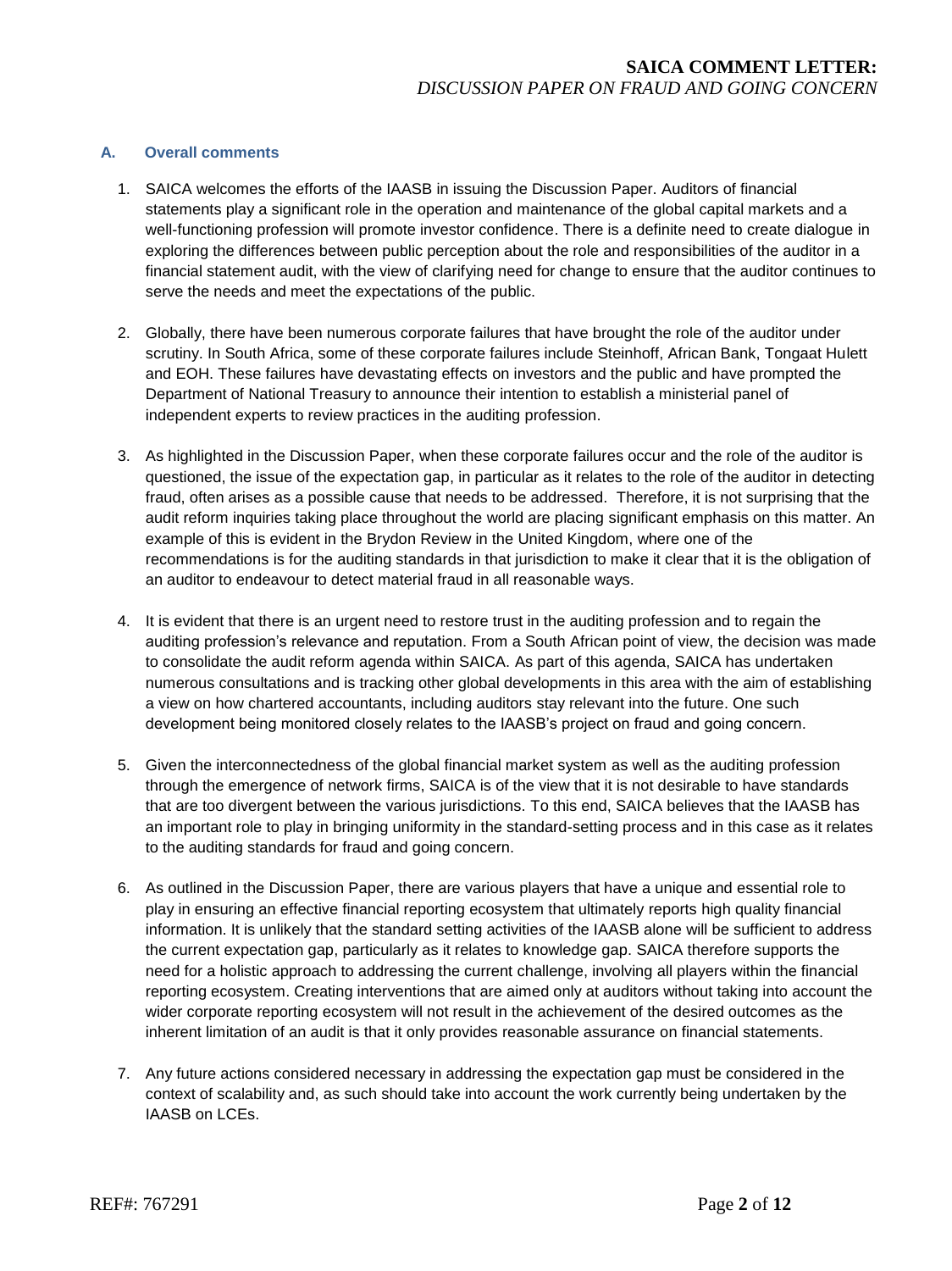## **B. Responses to Specific Questions**

#### **1. In regard to the expectation gap:**

**(a) What do you think is the main cause of the expectation gap relating to fraud and going concern in an audit of financial statements?** 

- 8. One of the reasons for the expectation gap is that there appears to be a lack of understanding of what the needs of the public are in relation to an audit of financial statements. This could be due to the fact that there are no mechanisms for dialogue between the public and the auditors resulting in a lack of understanding in terms of what auditors are expected to deliver. The term 'public' is undefined and often used loosely without clarity as to which stakeholder groups represent the public's views with regard to the audit process. These stakeholder groups may vary from one jurisdiction to the other but it is critical that they are identified and for formal mechanisms to be implemented in order to identify how best to solicit their views on the expectations of an audit of financial statements. The stakeholder groups may also vary as a result of differences in complexities, size, laws and regulations and the regulators who oversee the entities being audited. Some of the traditional stakeholder groups include regulatory authorities such as audit regulators, stock exchanges and large institutional investors that may have a direct interest in the audit process. However, there is a need to move beyond the traditional stakeholder groups to allow for a more inclusive process.
- 9. Users of financial statements have evolved from being predominantly individuals with financial backgrounds to individuals from various other careers. This has led to a lack of understanding over audit concepts such as materiality, the responsibilities of management with respect to fraud and going concern, and the concept of reasonable rather than absolute assurance.
- 10. It can be argued that a significant contributor to the expectation gap is the information contained in media reports and other information reported on informal platforms such as social media, which may contain misleading information that adds to widening the knowledge gap. There is a need for appropriate structures to be created to address the expectation gap in appropriately responding to media reports and ultimately educating the public on the roles and responsibilities of the auditor.
- 11. The distinction between the knowledge, performance and evolution gap as defined in the Discussion Paper is useful. Any changes to the International Standards of Auditing (ISAs) that the IAASB may propose will only address the performance gap in clarifying the requirements and the evolution gap in responding to the changing needs of the general public demands, but other action is required to address the knowledge gap. This is probably the reason why, although the ISAs have been updated and revised over the years, the issue of the expectation gap remains unabated. The importance of educating and having a continuous dialogue with the appropriate stakeholder groups in an effort to close the knowledge gap cannot be emphasised enough. This should not be the responsibility of the IAASB alone but of everyone involved in the wider financial reporting ecosystem. It is SAICA's view that the knowledge gap is the main contributor to the expectation gap as this is beyond the profession's control. The mere fact that auditors are also called "watch dogs" might be an indication on what the public expects from auditors, compared to what they really do.
- 12. The complexities of business and the very stringent reporting deadlines imposed by regulators and management, together with the ever-reducing number of auditors have increased the workload and pressure and due to this, the appropriate composition of the audit teams may be lacking. This contributes to widening the evolution and performance gaps.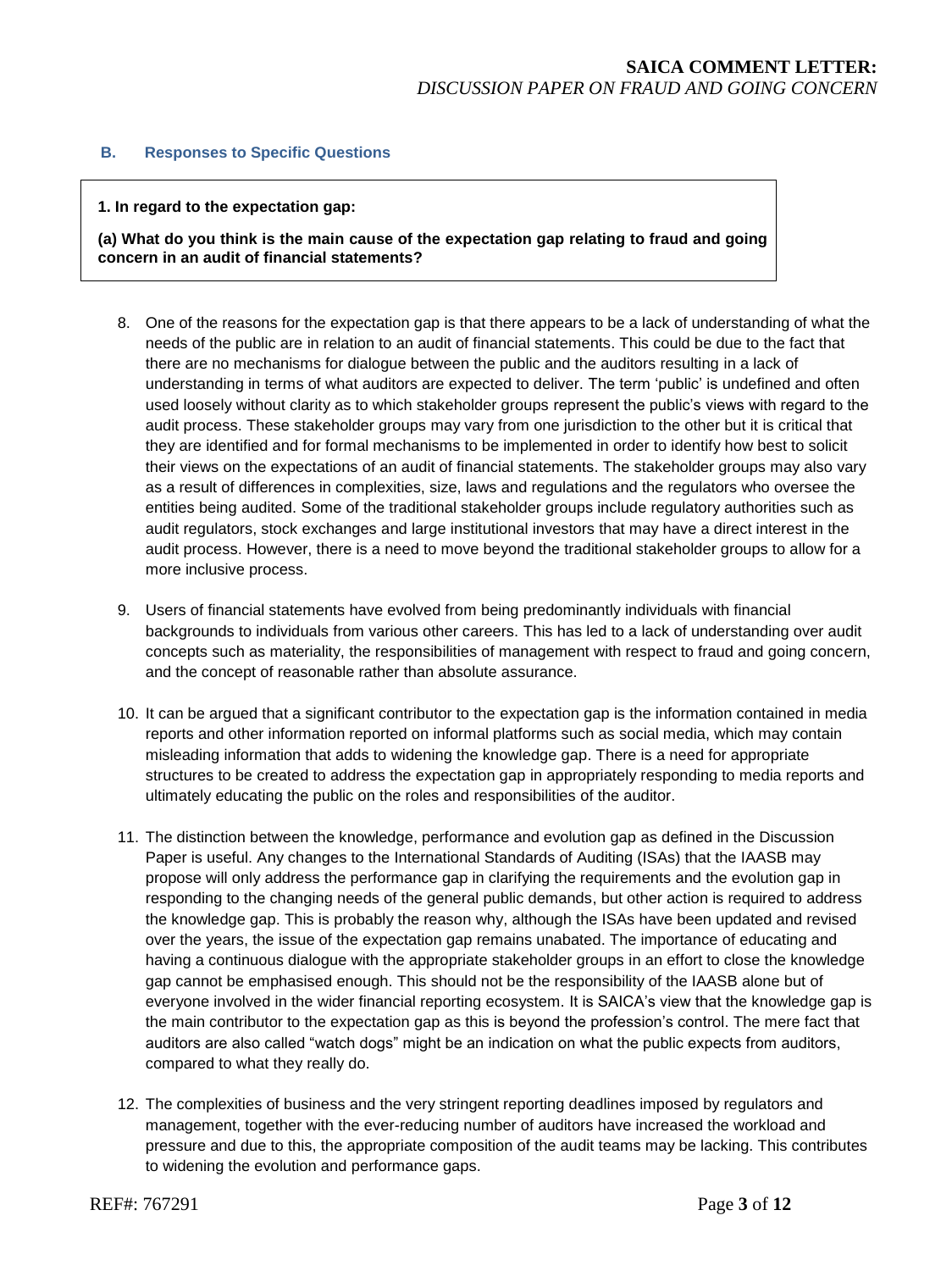- 13. With regards to fraud, there seems to be an expectation by the public that the auditor should be performing procedures to detect fraud while the ISAs only require the auditor to:
	- Identify and assess the risks of material misstatement of the financial statements due to fraud;
	- Obtain sufficient appropriate evidence regarding the assessed risks of material misstatement due to fraud, through designing and implementing appropriate responses; and
	- Respond appropriately to fraud or suspected fraud identified during the audit.

This has the potential effect that where the auditor's risk assessment procedures do not indicate that fraud may exist at the audited entity then it may go undetected by the auditor. The risk of this scenario occurring is heightened when the auditors ability to exercise professional scepticism is compromised, where as an example the auditor has a long association with the client or financial dependency on the audit fee from the client. Tight audit deadlines and the resultant pressure to complete the audits on time, either from management and regulators are other examples that could result in the diminishing of professional scepticism by the auditor.

14. Similarly with going concern, auditors may find management's assumptions and basis for conclusion on the use of the going concern basis of accounting appropriate and a corporate failure may occur at the same company a few months down the line. This contributes to the widening of the expectation gap, particularly as it relates to the knowledge gap. In making the determination on the appropriateness of the going concern basis of accounting, auditors often make use of historical financial information to predict future trends. In addressing the evolution gap, there is a need to relook at the examples of events or conditions that may cast significant doubt on the entity's ability to continue as a going concern provided in paragraph A3 of ISA 570, Going Concern. For example, negative analysts' reports on the future of a company could be an example of an event or condition that may need to be considered by the auditor. Some of the trends identified in the recent corporate failures should be incorporated in these examples. Furthermore, technology and data analytics could provide the auditor with useful trends, including industry specific trends that may allow for more appropriate conclusions on going concern to be made.

**(b) In your view, what could be done, by the IAASB and/or others (please specify), to narrow the expectation gap related to fraud and going concern in an audit of financial statements?**

- 15. SAICA is of the view that there is room for improvement when it comes to communication of the reasons for the corporate failures when these occur and after the appropriate investigations have been made by the regulatory authorities. This would give clarity in terms of whether auditors are failing in carrying out their responsibilities in accordance with the current ISAs or not. Significant changes to the ISAs should only be made after a thorough analysis of the investigations into the corporate failures indicates that the root cause was an audit failure due to the ISAs being insufficient or inappropriate. Transparency is required from regulatory authorities in this regard. The IAASB should interact with them in order to ascertain whether the underlying problems are with the requirements included in the ISAs, the application thereof or something else entirely.
- 16. The International Forum of Independent Audit Regulators (IFIAR) is an example of a structure that could provide the IAASB with meaningful information on what the causes of the corporate failures could be as this is a forum representative of independent audit regulators from multiple jurisdictions. The IAASB should seek to use its influence to promote transparent and consistent reporting with these type of stakeholders globally in order to get understanding of some of the root causes for these failures. Such reporting may not necessarily prevent corporate failures may give the IAASB insights on how the ISAs may be improved to better serve the needs of the public.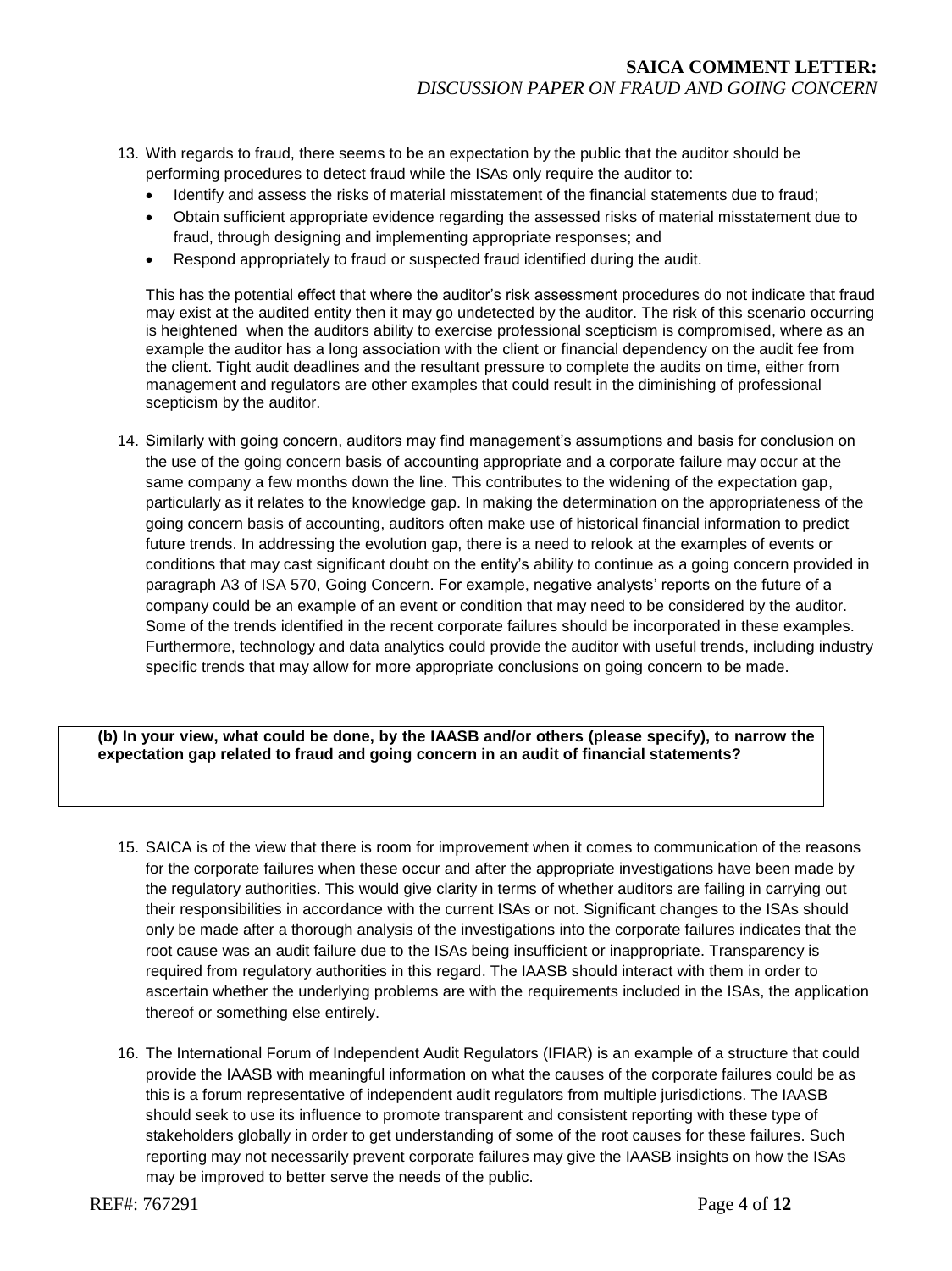- 17. Globally, numerous inquiries are taking place to review practices in the auditing profession. Proposed recommendations from these inquiries could provide useful insights to the IAASB on what the needs of the public are from an audit of financial statements, in particular as it relates to fraud and going concern.
- 18. There is a need to also place more accountability on the other role players such as the preparers of financial statements (Chief Executive Officers and Chief Financial Officers) and those charged with governance (e.g. Audit Committees). Corporate culture and the quality of the reporting and internal controls at the organisation have a significant impact on whether fraud will be detected even without involving the auditor and on whether the going concern basis of accounting is appropriate. Therefore, explicit reporting could be required from both the preparers and those charged with governance on actions that they have undertaken to ensure that they fulfil their responsibilities in these two areas. This management responsibility needs to be given increased public acknowledgement.
- 19. In addressing the evolution gap, the focus should not be solely on broadening the underlying scope and purpose of an audit of financial statements and the role and responsibilities of the auditor. Separate assurance engagements in areas such as the entity's system of internal control (including fraud) or forward-looking information used in assessing the resilience of entities could be performed in accordance with the International Standard on Assurance Engagements 3000 (Revised), Assurance Engagements Other than Audits or Reviews of Historical Financial Information, (ISAE 3000 (Revised)) suite of standards. The appropriate reporting frameworks would need to be developed before such engagements may be conducted and this requires collaboration with the relevant reporting bodies.
- 20. It is interesting to note that in South Africa, the Johannesburg Stock Exchange recently amended their Listings Requirements to require the CEO and Financial Director to make a positive statement attesting that the annual financial statements fairly present the state of affairs of the company and/or group, that internal financial controls are adequate and effective and that where deficiencies and any fraud involving directors have been identified, these have been disclosed to the Audit Committee and the auditor and the necessary remedial action has been taken.
- 21. Stakeholders such as financial institutions may be in a position to provide insight on the latest fraud schemes that auditors and entities need to be aware of. SAICA recommends that the IAASB maintains interactions with these institutions and their regulators in order to communicate and provide regular guidance to auditors on how to deal with these fraud schemes.

**2. This paper sets out the auditor's current requirements in relation to fraud in an audit of financial statements, and some of the issues and challenges that have been raised with respect to this (sections II and IV). In your view:**

- **(a) Should the auditor have enhanced or more requirements with regard to fraud in an audit of financial statements? If yes, in what areas?**
- **(b) Is there a need for enhanced procedures only for certain entities or only in specific circumstances?**
- **(c) Would requiring a "suspicious mindset" contribute to enhanced fraud identification when planning and performing an audit? Why or why not?**
- **(d) Do you believe more transparency is needed about the auditor's work in relation to fraud in an audit of financial statements? If yes, what additional information is needed and how should this information be communicated (e.g. in communications with those charged with governance, in the auditor's report, etc.)**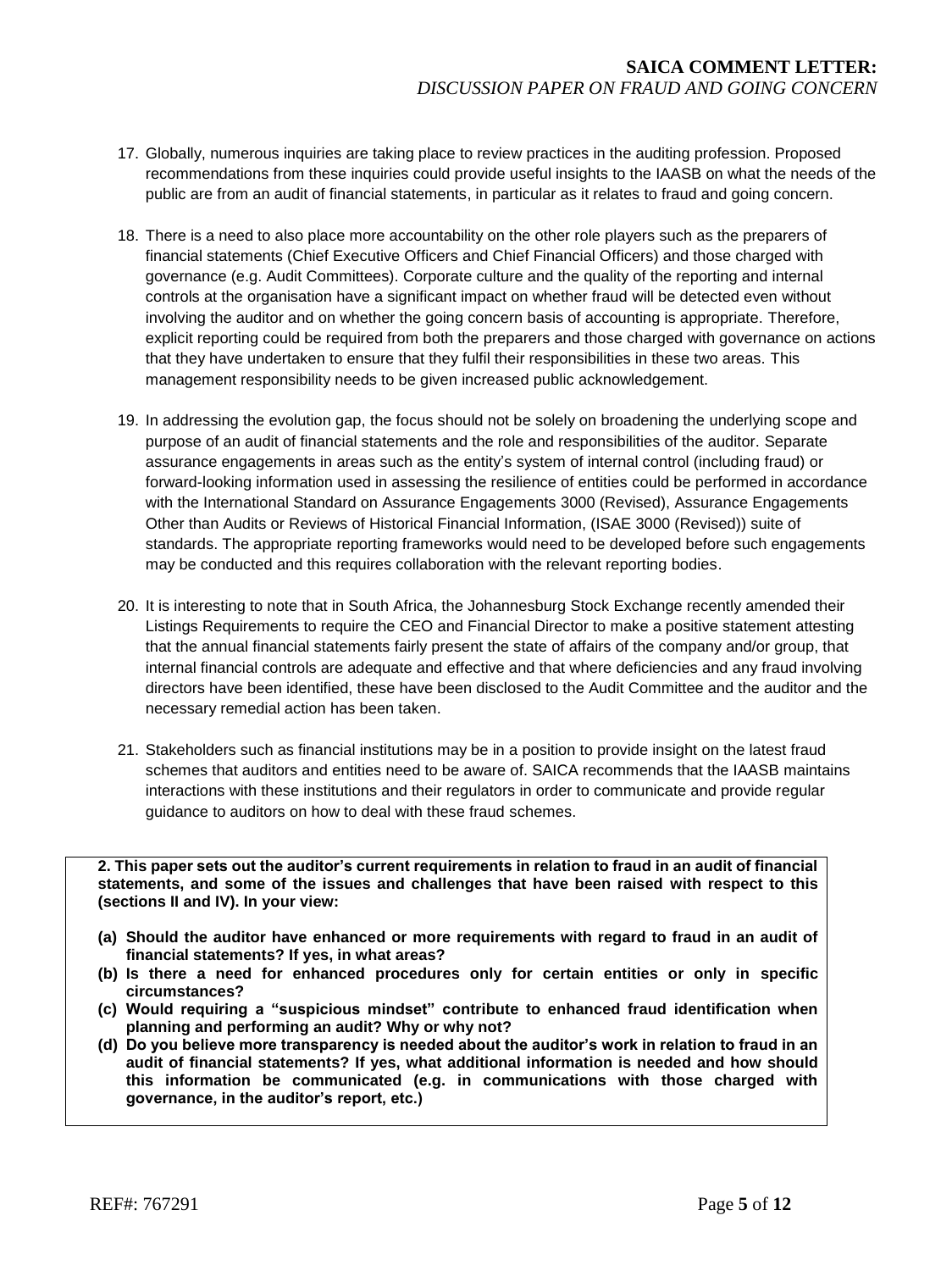- 22. The responsibility for identifying, detecting and preventing fraud sits primarily with management and not necessarily with the auditor. Internal controls over the financial reporting process are not, in themselves, designed to address fraud risks. Management have a responsibility to assess fraud risks and to design appropriate responses and controls to mitigate the fraud risks. There is room for enhancements to be made in the financial reporting frameworks to create more transparency on the procedures performed by management in relation to fraud and how they have responded to the fraud risk factors that they have identified. Enhanced reporting by management would clarify their responsibility for the internal control environment and give users of the financial statements an understanding of how they have discharged their responsibilities in relation to fraud in accordance with a clear framework. The auditor would then be required to perform a secondary function of assessing the procedures performed by management against this recognised framework. Therefore, SAICA's view is that the starting point for any enhanced requirements with regard to fraud should first be on the preparers before imposing additional requirements on the auditor. For example, entities should have updated fraud registers that the auditors could review as part of their planning procedures. Transparency should be made in the auditor's report about both the responsibilities of management and the auditor as they relate to fraud. This could assist in narrowing the knowledge gap.
- 23. SAICA is of the view that the objectives of the auditor in ISA 240, *The Auditor's Responsibilities Relating to Fraud in an Audit of Financial Statements* (ISA 240), are clear and appropriately set out even though the expectation gaps may continue to exist. For example, ISA 240 clearly points out that auditors should be aware of the risk of fraud and design appropriate responses if fraud risk factors are identified. 1Although the requirements are clear, SAICA's view is that guidance is needed to give more detail about how the auditor can practically go about meeting these objectives in specific situations that may exist in practice. Guidance and practical examples can be enhanced to provide auditors with information on the potential fraud schemes and fraud risk factors that may exist as well as how the auditors should respond in these potential scenarios. The IAASB should consider issuing implementation guidance in the form of staff practice alerts in this regard to allow for more flexibility in terms of the content as well as the speed and frequency at which such guidance can be updated, thereby contributing to narrowing the performance gap as it relates to fraud.
- 24. Deficiencies in the overall control environment and in the design of the internal controls or failure to implement such internal controls are contributing factors to fraudulent activities. At some point significant internal control deficiencies are usually identified by the auditor, even if it is not during the financial period when fraud occurred. However, such deficiencies are not reported to the users of financial statements in the auditor's report when they are initially identified. There is room for the IAASB to enhance the reporting requirements in the auditor's report when it comes to deficiencies in the overall control environment and the internal controls. Reporting on internal control deficiencies would alert the users of financial statements of areas where the opportunities to perpetrate fraud may exist due to weaknesses in the overall control environment and the internal controls. This is a reporting requirement that can be made applicable to all types of engagements where internal control deficiencies are identified by the auditor, including both public interest entities as well as LCEs. Such disclosure, should, however, not be done in isolation but off the back of enhanced management disclosures. . The IAASB would further need to assess the impact of such requirement on other ISAs such as ISA 265, Communicating Deficiencies in Internal Control to Those Charged with Governance and Management, as this would require that enhanced guidance may need to be provided on what constitutes 'significant deficiencies.
- 25. There is currently no requirement within the ISAs to describe specific procedures performed and findings obtained regarding risks of material misstatement due to fraud in the auditor's report, although such information may be included if it is determined by the auditor to be a key audit matter. We highlight,

 $\overline{a}$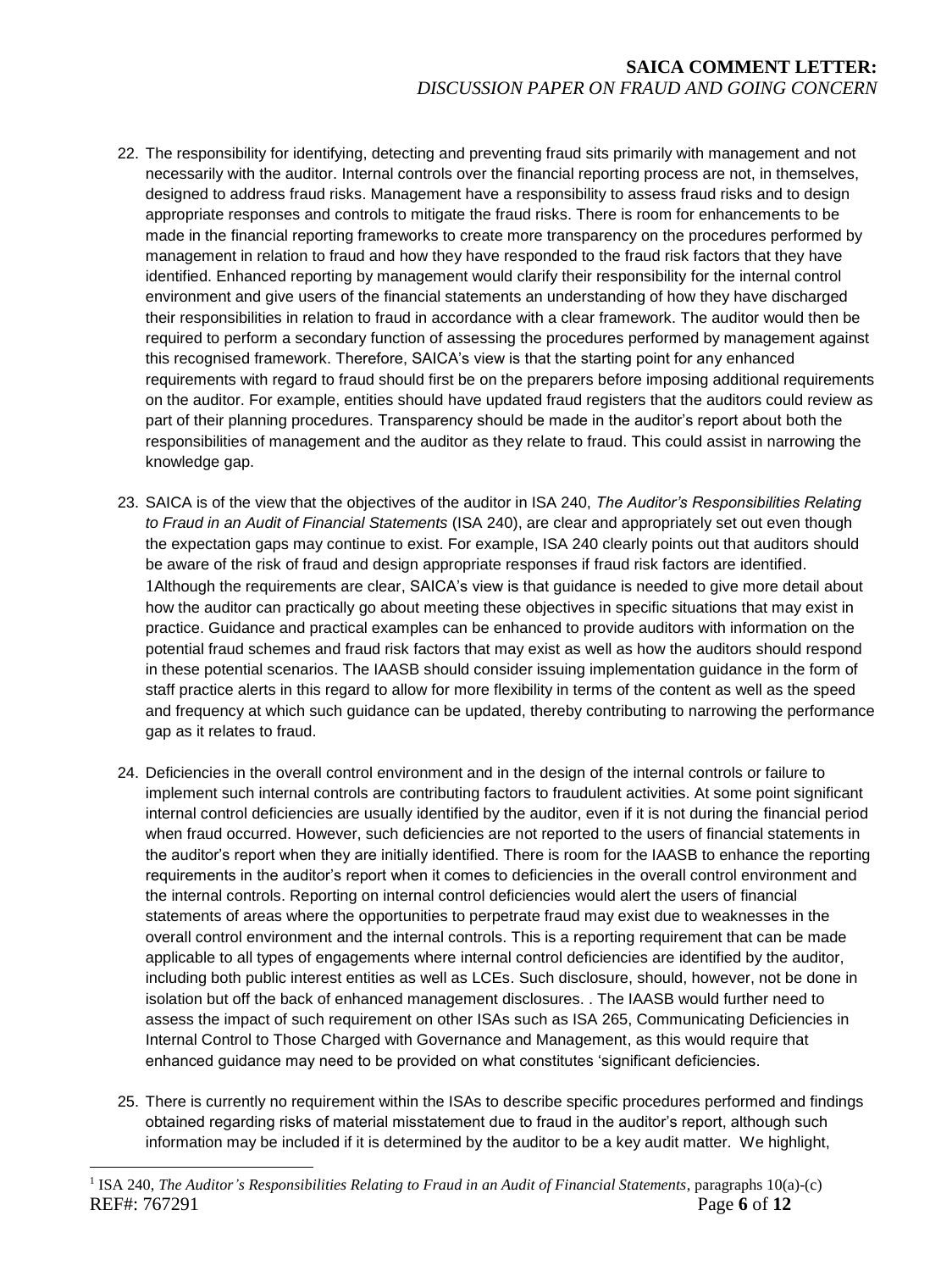however, that such information is now required to be communicated by auditors in the UK. We suggest that the IAASB explore the inclusion of enhanced material in the ISAs in this regard, including factors to consider in determining whether fraud, or fraud risk, may be a KAM. We also recommend that the IAASB monitor UK investor views regarding the provision of more information by the auditor as to the fraud risks that the auditor considered and their related audit response to help inform their considerations in this area.

- 26. ISA 240 may also be enhanced to better emphasise the relevant considerations for determining the need to make use of a forensic specialist. For example ISA 240.30(a) and A35 could give detailed examples of the various scenarios that may lead to the engagement team requiring the services of a forensic specialist. The involvement of forensic specialists should be assessed on a risk-based approach and should be targeted towards specific risks identified by the engagement team. A risk-based approach is likely to be more suitable than a broad criteria such as the size of an entity or listed entity. For example, non-listed entities do not necessarily have a lower fraud risk profile than listed entities. A general involvement of forensic experts in audit engagements could further widen the expectation gap as this could possibly create an expectation that a forensic audit is being performed.
- 27. SAICA is of the view that it would not be appropriate to establish a general criteria for the possible enhancements as the risks identified by auditors are often entity-specific. Therefore, any enhancements to ISA 240 or any other ISA, where relevant, should be in relation to all audit engagements. Any decisions to create a broad criteria of application should be made per jurisdiction in consultation with the appropriate regulators and affected stakeholders.
- 28. If the IAASB were to introduce the concept of a "suspicious mindset", clarity would be required as to what stage of the audit engagement this should be applied in relation to ISA 240. Specifically, clarity is needed around whether this should be at the stage where the auditor is in the process of identifying the fraud risk factors or at the stage where the auditor is designing and implementing the appropriate response to the risk factors. Audit engagements are by their nature risk-based engagements and auditors would be required to apply professional scepticism in a manner commensurate with their understanding of the entity and the risk assessment procedures performed. Furthermore, the auditor is required to apply professional scepticism throughout the engagement, and the risk assessment and responses re-designed if the auditor becomes aware of matters later in the audit that would have changed the assessments performed earlier. Therefore, in light of this, SAICA supports the concept of professional scepticism rather than the introduction of the concept of a 'suspicious mindset'. The IAASB may explore other enhancements to the ISAs that emphasise the need to exercise professional scepticism in respect of fraud in an audit engagement. An example, could include introducing a 'stand back' requirement to consider all evidence obtained, similar to that included in ISA 315 (Revised), as well as guidance regarding auditor biases and how to address disconfirming audit evidence.
- 29. Bringing in a "suspicious mindset" could detract from the purpose of an audit which is not aimed at detecting fraud but rather providing reasonable assurance about whether the financial statements as a whole are free from material misstatement, whether due to fraud or error2. In terms of the suggestion by Sir Donald Brydon for auditors to approach an audit with a "suspicious mindset", it is SAICA's view that this concept has been introduced to address the close relationships and the risk of familiarity threat that arises between the auditee and the auditor and could impair the objectivity of the auditor and his/her ability to carry out the audit with professional competence and due care. Furthermore, SAICA's view is that there is no need for the introduction of a new concept and that the concept of a 'suspicious mindset' can be incorporated into refining and further elaborating on the more familiar term of professional scepticism.

 $\overline{a}$ 

REF#: 767291 Page **7** of **12** <sup>2</sup> ISA 200, *Overall Objectives of the Independent Auditor and the Conduct of an Audit in Accordance with International Standards on Auditing*, paragraph 11(a)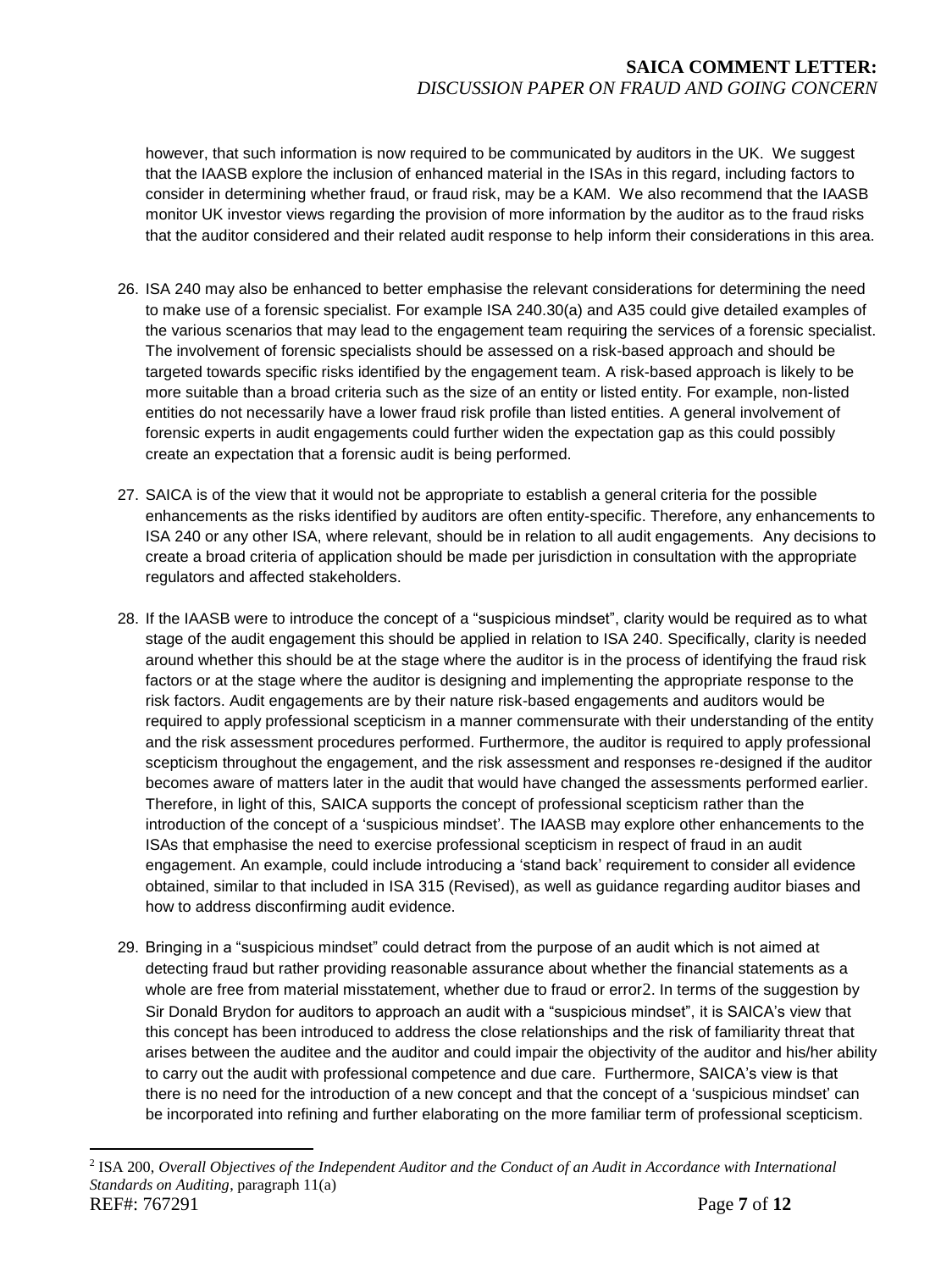As described in the Discussion Paper, professional scepticism is an attitude that includes a questioning mind, being alert to conditions which may indicate possible misstatement due to error or fraud, and a critical assessment of audit evidence.3 In applying professional scepticism, one cannot just assume that an auditor is always neutral, but there is a professional scepticism continuum ranging from complete trust on one end and complete doubt on the other. Where complete doubt exists, the auditor will move towards a forensic mindset and require more extensive audit evidence and documentation from the client. There are factors that exist in each audit engagement that will result in the auditor finding him or herself at a certain point along this continuum of professional scepticism based on the auditor's professional judgement. Requiring the auditor to automatically adopt a "suspicious mindset" is contrary to such professional judgement and in SAICA's view is not desirable in an audit of financial statements.

- 30. SAICA is of the view that the IAASB should continue in its endeavours to educate the profession about the concept of professional scepticism rather than introducing a new concept that may create further confusion. This could lead to a situation where there are two concepts that the profession has an inconsistent understanding of. The IAASB should consider issuing implementation guidance on professional scepticism to emphasise the practical aspects that auditors tend to struggle with on this concept. The concept of a "suspicious mindset" is likely to require the traits of a forensic auditor which an external auditor may not be appropriately trained in. Furthermore, including such a requirement in the ISAs could further widen the knowledge gap in particular as the public may expect that the auditors have these skills. The additional procedures performed as a result of this new concept could result in additional time and fees that the clients may not be readily willing or even able to absorb.
- 31. In those scenarios where the engagement team may need to heighten their professional scepticism in an audit engagement, ISA 240 could be enhanced to place a requirement on the external auditor to possibly make use of an expert such as a forensic auditor.
- 32. Examples of situations where a suspicious mindset may be required include those where:
	- There is a higher risk and susceptibility of material misstatement;
	- Fraud indicators are present;
	- Material errors are detected;

 $\overline{a}$ 

- Complex judgement is required;
- Audit evidence is inconsistent or contrary to the initial risk assessment

Enhancements could be may made in the explanatory paragraphs in ISA 240 of these scenarios where a heightened level of professional scepticism may be required to be applied by the auditor and there would be more of leaning towards complete doubt in the professional scepticism continuum.

33. There is currently no requirement within the ISAs to describe specific procedures performed and findings obtained regarding risks of material misstatement due to fraud in the auditor's report, although such information may be included if it is determined by the auditor to be a key audit matter. The IAASB could explore the inclusion of enhanced material in the ISAs in this regard, including factors to consider in determining whether fraud, or fraud risk, may be a KAM.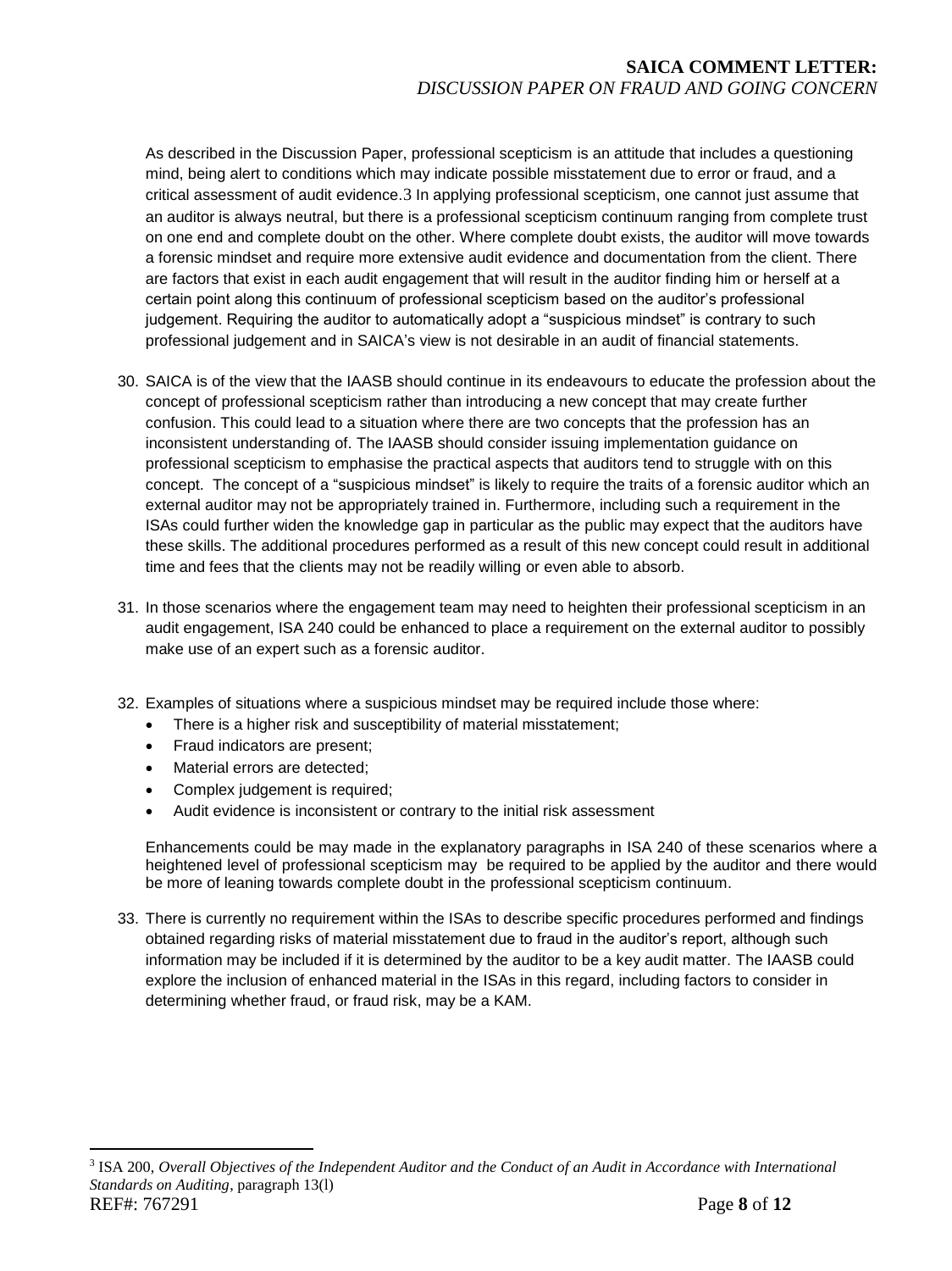**3. This paper sets out the auditor's current requirements in relation to going concern in an audit of financial statements, and some of the issues and challenges that have been raised with respect to this (sections III and IV). In your view:**

- **(a) Should the auditor have enhanced or more requirements with regard to going concern in an audit of financial statements? If yes, in what areas?**
- **(b) Is there a need for enhanced procedures only for certain entities or only in certain circumstances?**
- **(c) Do you believe more transparency is needed:**
	- **I. About the auditor's work in relation to going concern in an audit of financial statements? If yes, what additional information is needed and how should this information be communicated (e.g. in communications with those charged with governance, in the auditor's report, etc.)**
	- **II. About going concern, outside of the auditor's work relating to going concern? If yes, what further information should be provided, where should this information be provided, and what action is required to put this into effect?**
- 34. Going concern is an important of area of the expectation gap. The key component of the expectation gap in this area is the evolution gap since financial statement audits have traditionally been premised on looking back at historical information, whilst many stakeholders are primarily focused on the viability and resilience of the entity over the longer-term. ISA 570.A14 states that 'since the degree of uncertainty associated with the outcome of an event or condition increases as the event or condition is further into the future, in considering events or conditions further into the future, the indications of going concern issues need to be significant before the auditor needs to consider taking further action'. The IAASB should consider issuing guidance to clarify how the determination on the significance of the events or conditions could be practically made by the auditors. As the standard stands currently, it is possible for two auditors to reach different conclusions based on the same set of information.
- 35. The challenging aspects with regards to the auditing of going concern under the current standard, ISA 570 as well SAICA's suggestion in terms of required enhancements are outlined in the paragraphs that follow:
	- The term 'going concern' is not defined, and there is also a lack of clarity regarding terminology used in describing the threshold for which the going concern basis is no longer appropriate (An entity's financial statements are prepared on a going concern basis unless management either intends to liquidate the entity or to cease or has no realistic alternative but to do). Terms such as 'intends', 'liquidate', 'trading' or 'cease operations' are not defined, and there is a lack of clarity as to how these terms apply across the spectrum of business models that currently exist. SAICA's view is that the IAASB would need to work with other standard setters, in particular, financial reporting standard setters, e.g. International Accounting Standards Board (IASB), to ensure that concepts and requirements are clear and are aligned between ISAs and financial reporting standards.
	- The definition of a material uncertainty according to International Accounting Standard 1 (IAS 1), *Presentation of Financial Statement,* the phrase "material uncertainty" is used in discussing the uncertainties related to events or conditions which may cast significant doubt on the entity's ability to continue as a going concern that should be disclosed in the financial statements. However, this definition does not give preparers guidance in terms of when the uncertainty becomes material and judgement is applied by preparers in evaluating the materiality thereof. Paragraph 18 of ISA 570, states that a material uncertainty exists when the magnitude of its potential impact and likelihood of occurrence is such that, in the auditor's judgement, appropriate disclosure of the nature and implications of the uncertainty is necessary for: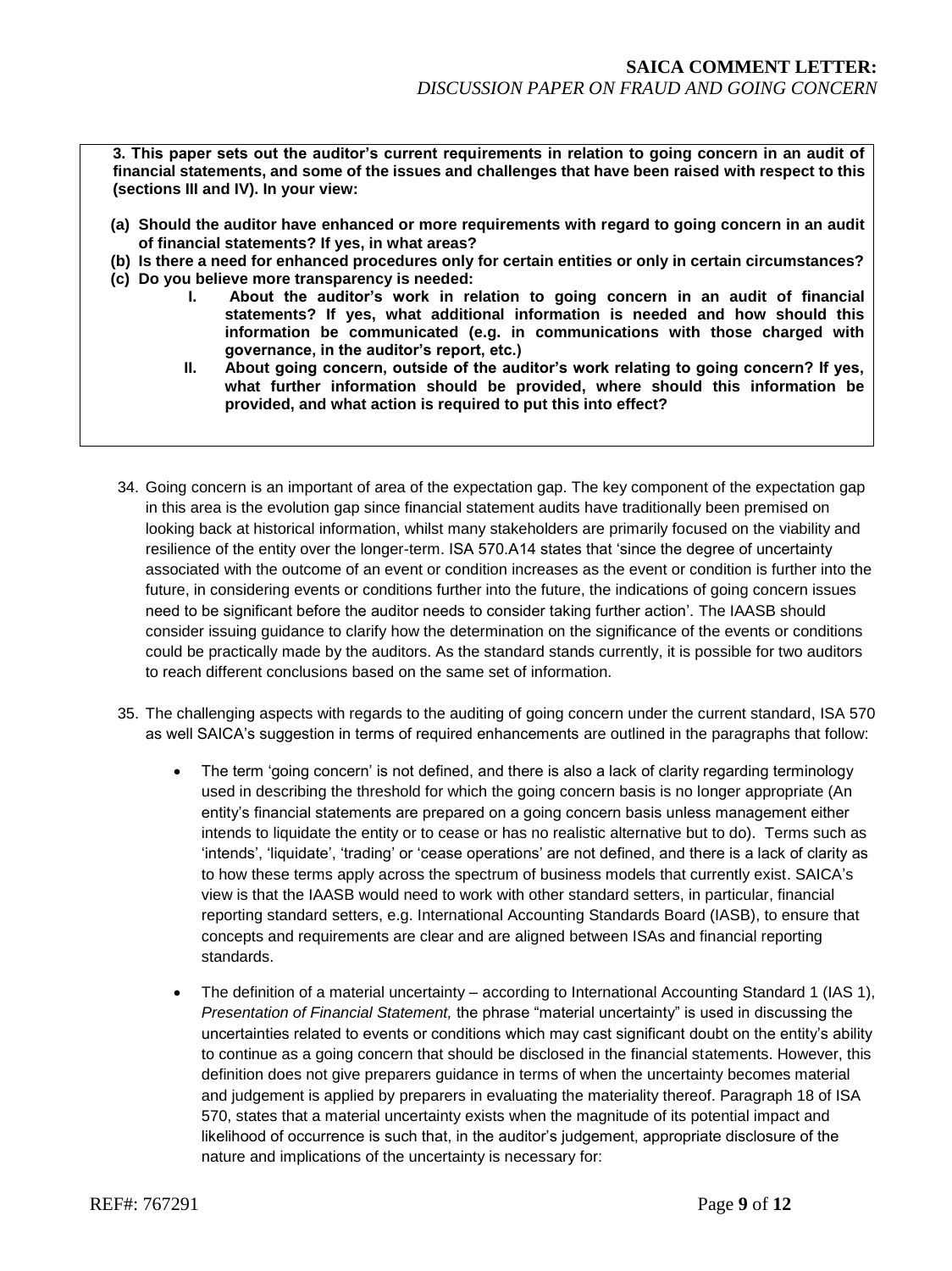- $\circ$  In the case of a fair presentation financial reporting framework, the fair presentation of the financial statements, or
- $\circ$  In the case of a compliance framework, the financial statements not to be misleading.

Both the auditors and preparers are left to apply their own judgement in terms of when an uncertainty becomes material as IAS 1 does not give the required guidance and this could lead to inconsistent practices in the profession given the absence of a clear definition. Under the same set of circumstances, two auditors could get to a different conclusion as to whether a material uncertainty exists or not and this will affect the auditor's report that is issued. It is SAICA's view that enhancements to the ISAs need to be made in order to align the two definitions of material uncertainty – both from a financial reporting point of view as well as the auditing point of view. The ISAs also need to require transparency about the procedures performed to test the appropriateness of the going concern basis of accounting. Examples of more transparent reporting could include the assumptions and key judgements made by management as well as the procedures performed by the auditors to test the assumptions and key judgements. Such transparency could be enhanced in the auditor's report.

- In terms of auditing forward-looking information the ISAs clearly state that the responsibility for assessing whether the going concern basis of accounting is appropriate rests with management who prepare the financial statements and that the auditor's role is to conclude on the appropriateness of management's use of the going concern basis of accounting. Traditionally, information and conditions that exist at year end could be a reliable source of information for both management to use in making their assessment and for auditors to use in arriving at their conclusion relating to the appropriate use of the going concern basis of accounting in preparing the financial statements. The COVID-19 global pandemic is likely to result in a situation where entities will need to make more use of forward-looking and predictive information in making their assessment as past trends identified are most likely no longer an appropriate basis for forecasting forward-looking information. Guidance should be provided in ISA 570 on what procedures the auditor can perform on forward-looking information and the link to ISA 540 (Revised), *Auditing Accounting Estimates, Including Fair Value Accounting Estimates, and Related Disclosures*, should be made as such forward-looking information requires the use of management judgements and assumptions and a lot of the concepts in ISA 540(R) would also apply in auditing forwardlooking information prepared by management in performing the going concern assessment. ISA 570 could include more prescriptive requirements that the going concern assessment should be forward looking and only limited to the information being audited at the end of the financial period. Guidance should also be provided to the preparers of financial statements in the applicable financial reporting frameworks on how to perform going concern assessments based on the same type of forward-looking information. This is another example of an enhancement that should not only be made to the auditing process but also to the wider financial reporting ecosystem and it is SAICA's view is that the IAASB has the influence to initiate and lead these discussions.
- There is increasing demand for a longer-term, future-oriented view across a wider range of aspects of a company's performance, including non-financial information elements, the impacts of these different aspects and their interdependency with financial reporting. In connection with the above, there is increased stakeholder focus on the risks of climate change, environmental damage and societal issues, which have a close relationship with longer terms aspects of 'going concern' considerations, and such matters are likely to be in the spotlight more than ever as we emerge from the COVID-19 outbreak. As a result, there may be greater emphasis on reporting by companies that addresses their impacts and initiatives in relation to these overarching global concerns as a core feature impacting their market value. Such reporting by entities would provide important information to investors about the business model, key risks and uncertainties and their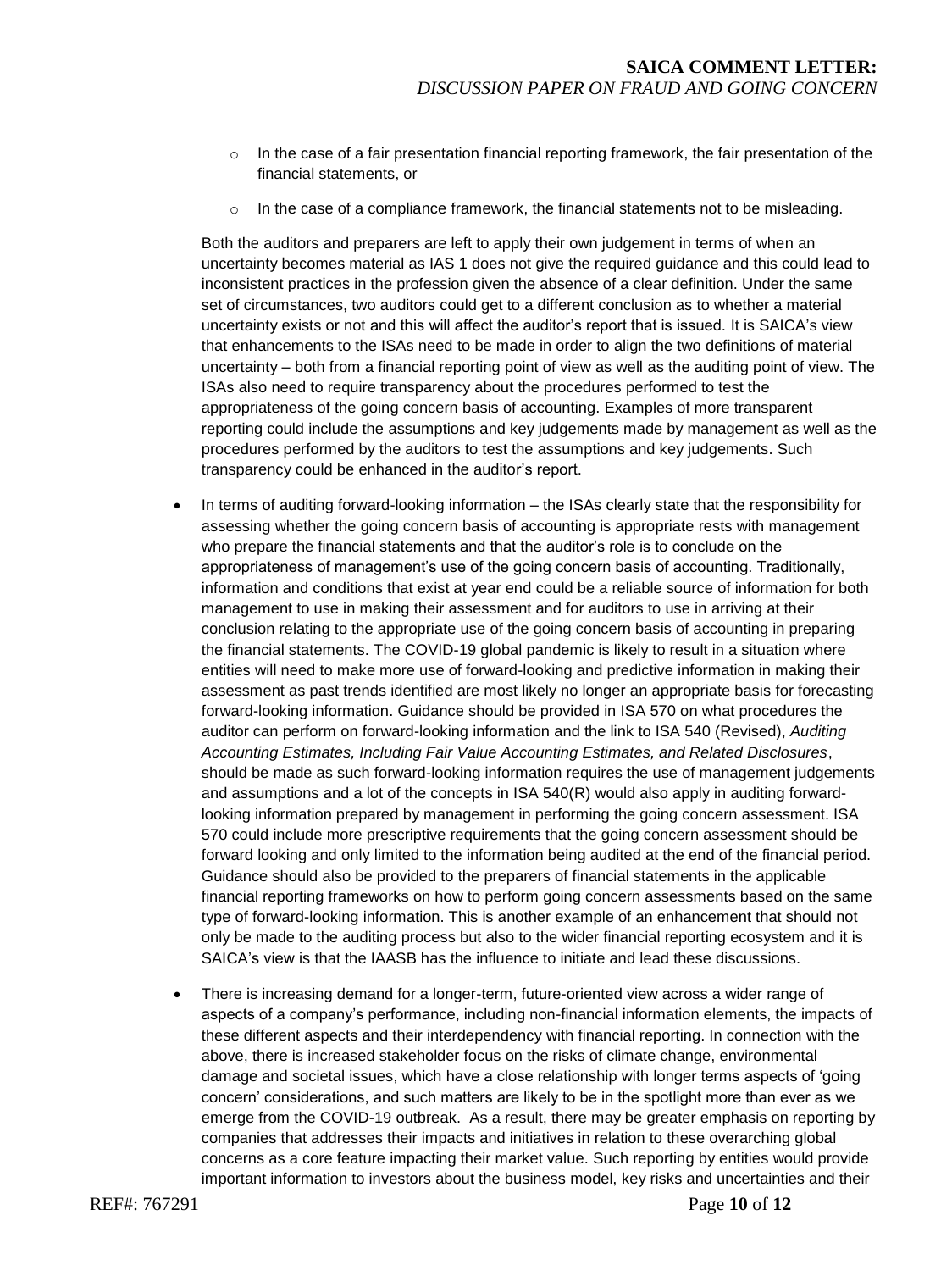implications to the resilience of the entity in the longer-term. The IAASB, together with other relevant bodies, should explore the development a framework for such resilience/ viability measures, for reporting on by the entity and assurance by the auditor. Such reporting should be required, specifically for public interest entities and a framework of internal controls would need to be developed to assess the effectiveness of an entity's process over going concern, as well as the compliance with the framework. ISAE 3000(Revised) could be used by practitioners to provide assurance over such information.

- 36. Paragraph 13 of ISA 570 requires that, in evaluating management's assessment of the entity's ability to continue as a going concern, the auditor shall cover the same period as that used by management to make its assessment as required by the applicable financial reporting framework, or by law or regulation if it specifies a longer period. According to IAS 1, this period is 12 months from the financial reporting date. SAICA's view is that this period should be extended to at least 12 months after the auditor's report date. In South Africa, this is particularly important in the context of LCEs where audits are often completed long after the financial reporting date making an assessment that only considers 12 months after the financial reporting date inappropriate and insufficient. ISA 570 could be enhanced to include this requirement. Such enhancement could also be in the form of making the proposed requirement applicable under certain circumstances such as the one mentioned above. The 12 months' requirement should be a minimum requirement and where there is other relevant information that extends beyond this period, the auditor should be required to consider this information as well.
- 37. Another issue for concern is the lack of linkages between going concern disclosures in the auditor's report and the level of disclosures provided in the financial statements on the going concern basis of accounting. There is often an expectation that the level of disclosures in the auditor's report and in the financial statements would be similar, however, this is not usually the case. The relationship between the two sets of disclosures needs to be analysed and a determination needs to be made on whether this is a gap that the auditor or preparer needs to fill. There needs to be a balanced approach to disclosures in the auditor's report and disclosures made by management in the financial statements and transparency needs to be made by both parties. For example, financial reporting frameworks could be enhanced to require management to give more disclosures on the entity's business model, risks to continued operations and how these have been addressed by management and other similar issues that may be of concern to stakeholders. An imbalanced approach in the disclosure requirements for auditors and management will only lead to further widening of the expectation gap.
- 38. ISA 570 (Revised) could be enhanced to require an auditor to consider whether there should be KAM in relation to going concern when events or conditions are identified that may cast significant doubt over an entity's ability to continue as a going concern.
- 39. Certain jurisdictions such as the Netherlands and the UK have had extended reporting requirements on going concern. SAICA recommends that the IAASB should interact with the appropriate bodies in these jurisdictions to understand what impact such reporting has had on addressing the expectation gap and whether similar changes to ISAs would be useful. The IAASB should also gather responses from the recent Auditor reporting post-implementation review stakeholder survey to assess whether additional disclosures in the auditor's report are required by the stakeholders and respond accordingly.

## **4. Are there any other matters the IAASB should consider as it progresses its work on fraud and going concern in an audit of financial statements?**